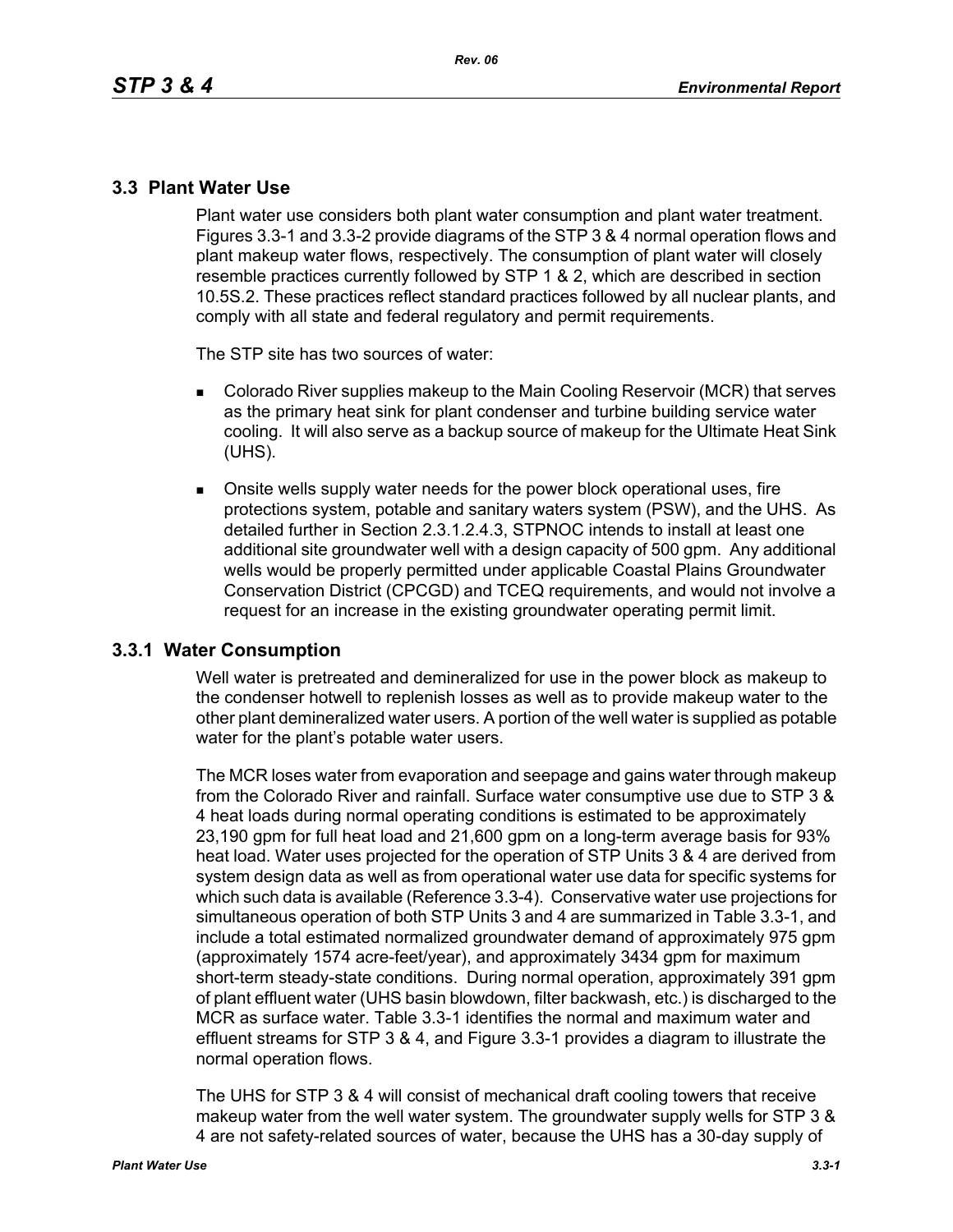water, which is sufficient for plant shutdown without a supplementary water source. During normal operation, the UHS will be evaporating an expected 566 gpm (2 units) of water, causing an increase in UHS basin water total dissolved solids. Water from the UHS is blown down to the MCR to keep the total dissolved solids at acceptable levels, with the discharged water to be made up from the onsite well water system.

Table 3.3-1 provides the normal and maximum flow rates for STP 3 & 4 systems that use surface water or groundwater. Table 3.3-1 envelops the water consumption during periods of minimum water availability and average plant operation by month for STP 3 & 4 only.

STP 1 & 2 water usage can be seen in Reference 3.3-2. The cumulative impacts can be seen in section 10.5S.2. Figures 3.3-1 and 3.3-2 show the plant makeup flows including potable water, demineralized water, and the UHS. The figures also show plant waste streams including treated radwaste effluents, treated sanitary wastes and low-volume wastes, which consist of reverse osmosis reject, filter backwash waste, oil/water separator effluent, and miscellaneous drains. The normal values listed in Table 3.3-1 are the expected flow values during normal plant operation at full load and the maximum values are those expected during outages and abnormal conditions such as emergency, hot standby, hot standby with loss of AC or shutdown. The rate of surface water consumption shown in Table 3.3-1 is not directly related to the rates of withdrawal and discharge to the Colorado River. Withdrawal from the Colorado River depends on the river flow rate, river water quality and MCR level. Fluctuations in the makeup water availability are accommodated by the maintaining the MCR water level within an acceptable range.

The flows from the miscellaneous demineralized water drains and low-volume wastewater are released to a wastewater retention basin(s) where it will be sampled prior to discharge. The water will be sent to a discharge line and discharged to the MCR. The treated liquid radwaste effluent and sanitary wastewater will be sent to the discharge line and released to the MCR.

#### **3.3.2 Water Treatment**

The water treatment systems for STP 3 & 4 will be similar to those in use at the existing STP 1 & 2. Treatment systems will be required for systems supplied by groundwater, including:

- Condensate water makeup
- **UHS basin water makeup**
- **Potable water**
- Radwaste
- **Fire protection systems**

The circulating water system at STP 3 & 4 draws water from the MCR, which receives its makeup water from the Colorado River. Biocides and anti-scalant will be injected at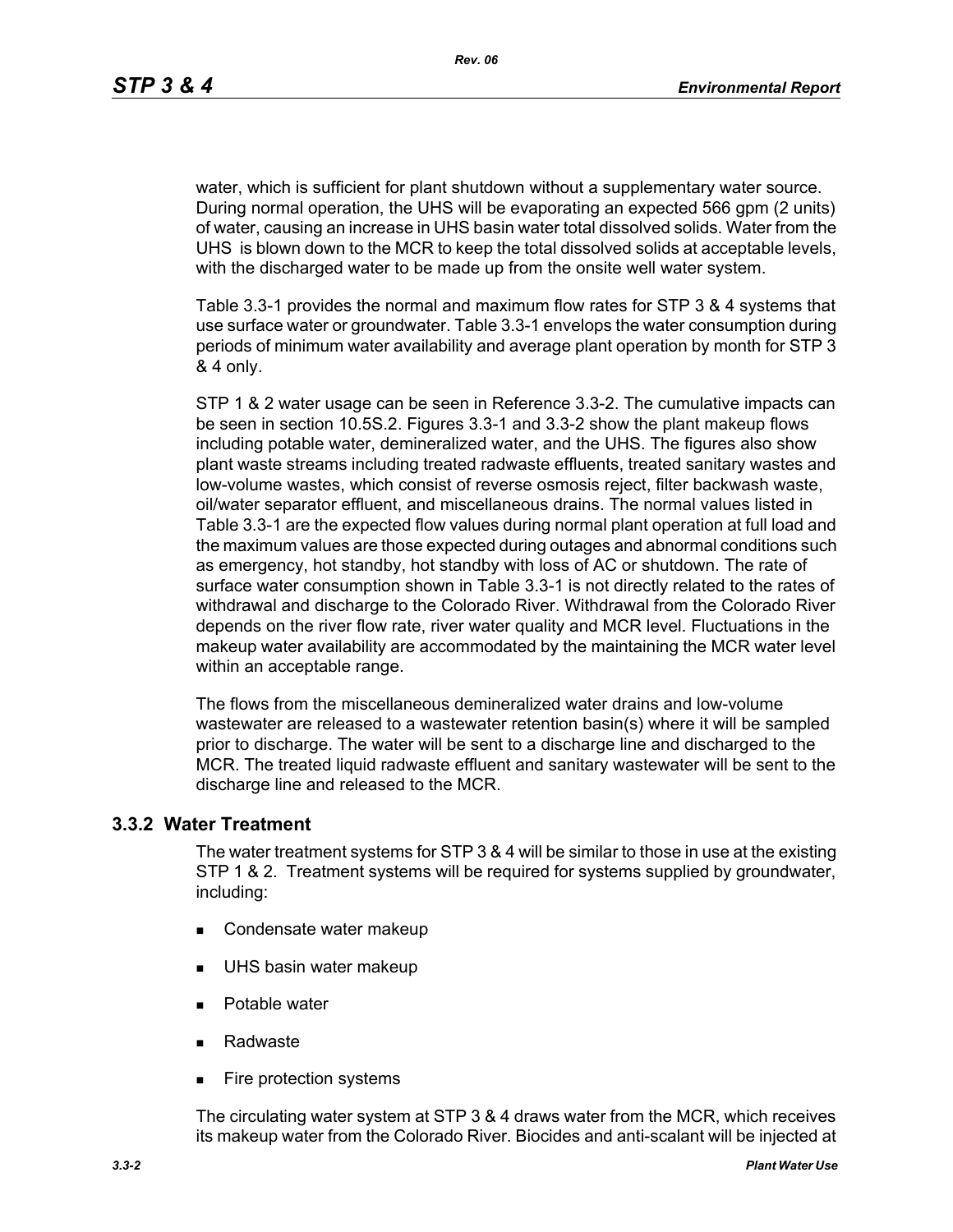the circulating water intake structure to control biofouling and scaling in the circulating water system and associated piping.

Well water is first sent to a filtration system, then chemical conditioned (including disinfection), and transported to a filtered water tank. The filters will be periodically backwashed to remove accumulated solids. The filtered water is distributed to the Fire Protection System and the Makeup Water Preparation (MWP) System.

The PSW System distributes drinking water throughout the power plant. The potable water will be distributed at low flow rates during normal plant operation. At peak times, such as refueling, the PSW will provide maximum flows of approximately 50 gpm per unit. The PSW is sized to provide instantaneous flows of up to 200 gpm per unit for short time periods. Potable water peak demands are expected during plant outages due to high plant population.

Demineralized water for plant uses is produced by the MWP System (See Figure 3.3- 2). Water is treated by filtration, reverse osmosis, and mixed bed demineralization processes. The MWP System is designed to reduce suspended and dissolved solids, organics, and colloidal particles present in the well water. Before the reverse osmosis system, a water softener system or a combination of sulfuric acid and sodium hexametaphosphate will be added to control fouling. Sodium hydroxide is added to the first pass permeate of the reverse osmosis system to adjust the pH to improve dissolved solids rejection in the second pass. Chemical addition quantities are proportional to water quality and will be added as needed to provide proper water chemistry. The demineralizers will provide final polishing after the reverse osmosis treatment. The demineralizer resins will be regenerated offsite; therefore, no demineralizer regeneration waste will be generated on site. The waste from the filters is sent to a low-volume waste sump and eventually discharged to the MCR. The MWP System will have peak demands mainly during startup and refueling outages. The MWP System provides makeup water to the Makeup Water Condensate (MUWC) System and Makeup Water Purifier (MUWP) System (See Figure 3.3-2). After filling the systems initially, small quantities of water will be required continuously to replace leakage and drainage from various systems within the power block (See Figure 3.3-2).

The MWP System will meet the demineralized water demand for STP 3 & 4 under normal and maximum operating conditions. Table 3.3-1 indicates the estimated demineralized water demand for both units under normal operating and maximum short-term steady-state conditions. These demineralized water demand projections are based on actual operational water use data for similarly designed systems (Reference 3.3-4), and are well bounded by MWP System capacity. Specifically, operating with a single reverse osmosis train running in a two-pass series configuration, the MWP System has the capacity to provide up to approximately 200 gpm of demineralized water. The MWP System is sized to provide a continuous maximum flow of approximately 500 gpm of demineralized water.

The MWP System sizing is based on meeting maximum flow conditions with four reverse osmosis units. In the normal mode, the reverse osmosis units will be configured as two parallel reverse osmosis trains with each reverse osmosis train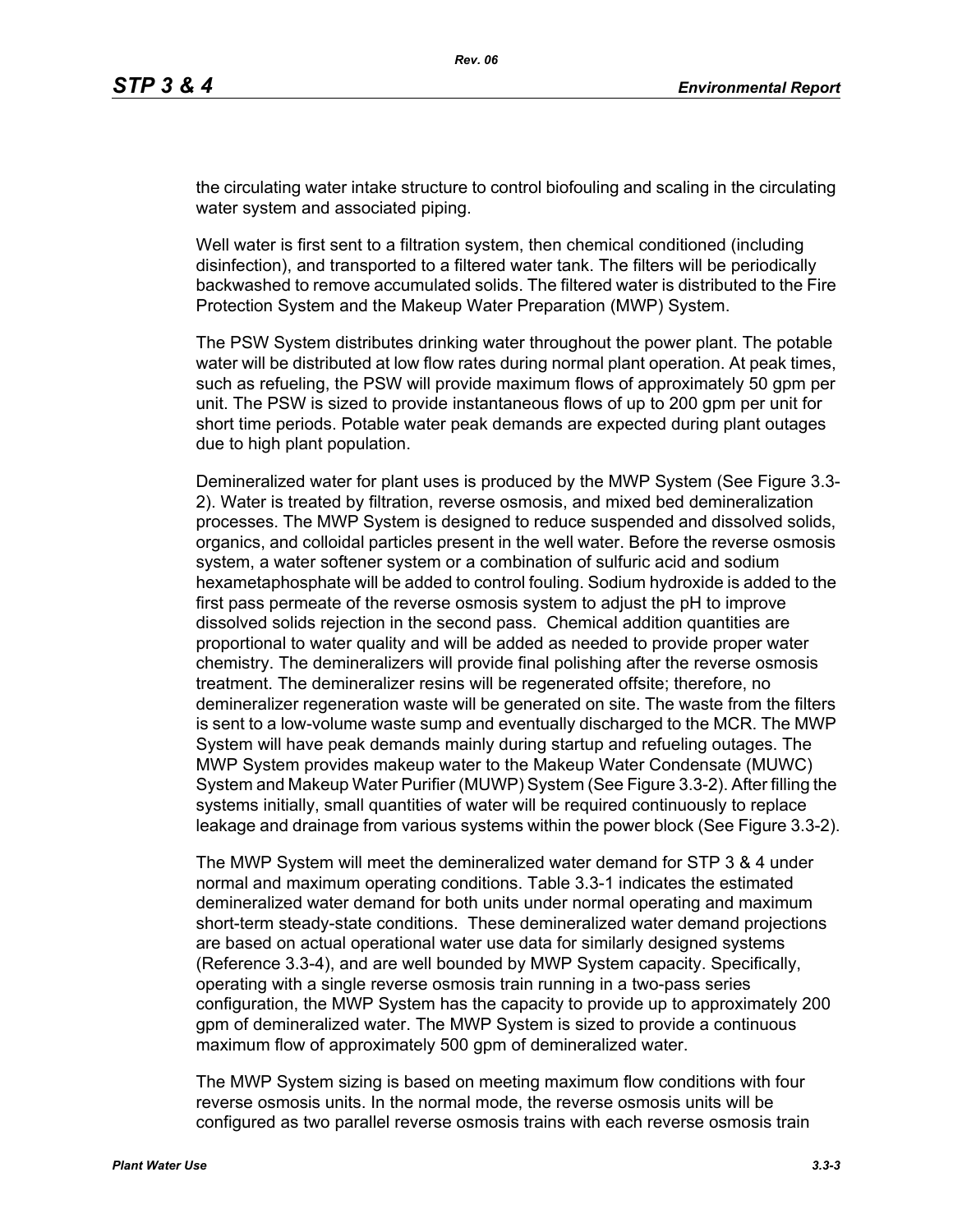*Rev. 06*

consisting of two reverse osmosis units in series (as a two-pass reverse osmosis configuration) to produce up to 400 gpm total demineralized water. The four reverse osmosis units will have the capability to be configured as four parallel single-pass reverse osmosis trains to produce instantaneous flows up to approximately 800 gpm total demineralized water for short time periods.

The MUWC System and the MUWP System both receive water from the MWP System. The MUWC System provides condensate quality water for both normal and emergency operations.

The MUWP System provides makeup water to the following (Reference 3.3-1):

- Condensate Storage Tank
- Reactor Building Cooling Water System
- **Turbine Building Cooling Water System**
- **Diesel Generator Cooling Water System**
- **Liquid Radwaste System**
- **Standby Liquid Control Tank**
- **Decontamination Station**
- Plant Chilled Water Systems
- **Plant Laboratories**
- **Duries** Other Miscellaneous Uses
- The MUWC System supports the following (Reference 3.3-1):
- **Main Condenser Hotwell**
- Liquid Radwaste System
- **Residual Heat Removal System Flushing**
- **High-Pressure Core Flooder System charging and flushing**
- Reactor Core Isolation Cooling System charging and flushing
- **Fuel Pool Skimmer Surge Tanks**
- **EXEC** Cleanup System Phase Separators and Cleanup System Filter Demineralizer
- **Condensate Filter and Demineralizer**
- Other Miscellaneous Uses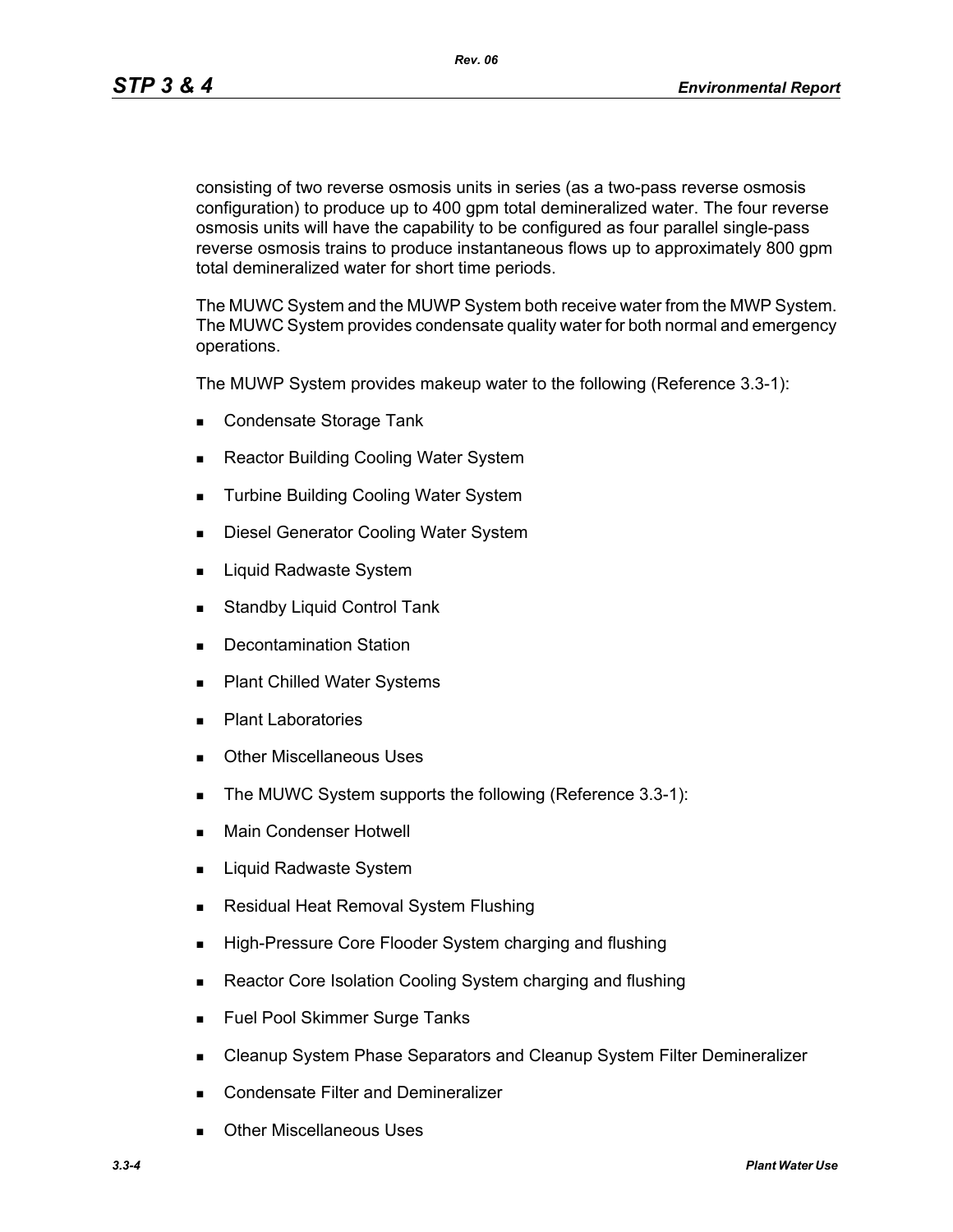Discharges from the systems using demineralized water for makeup are routed to plant sumps, non-radioactive drains, or the liquid radwaste system before discharge.

The MUWC System and the MUWP System interface with the systems stated above but are not limited to only these systems. Most of these systems are closed looped; therefore, makeup will only need to be provided when water levels become low.

## **3.3.3 References**

- 3.3-1 ABWR Design Control Document, GE Nuclear Energy, Revision 4, March 1997.
- 3.3-2 South Texas Project Units 1 and 2 Environmental Report Amendment 10, July 16, 1987.
- 3.3-3 Texas Commission on Environmental Quality, Permit to Discharge Wastes under Provisions of Section 402 of the Clean Water Act and Chapter 26 of the Texas Water Code-Texas Pollutant Discharge Elimination System (TPDES) Permit No. WQ0001908000, Austin, Texas, July 21, 2005.
- 3.3-4 Plant Water Balance," Fluor Nuclear Power Calculation No. U7-SITE-G-CALC-DESN-2001.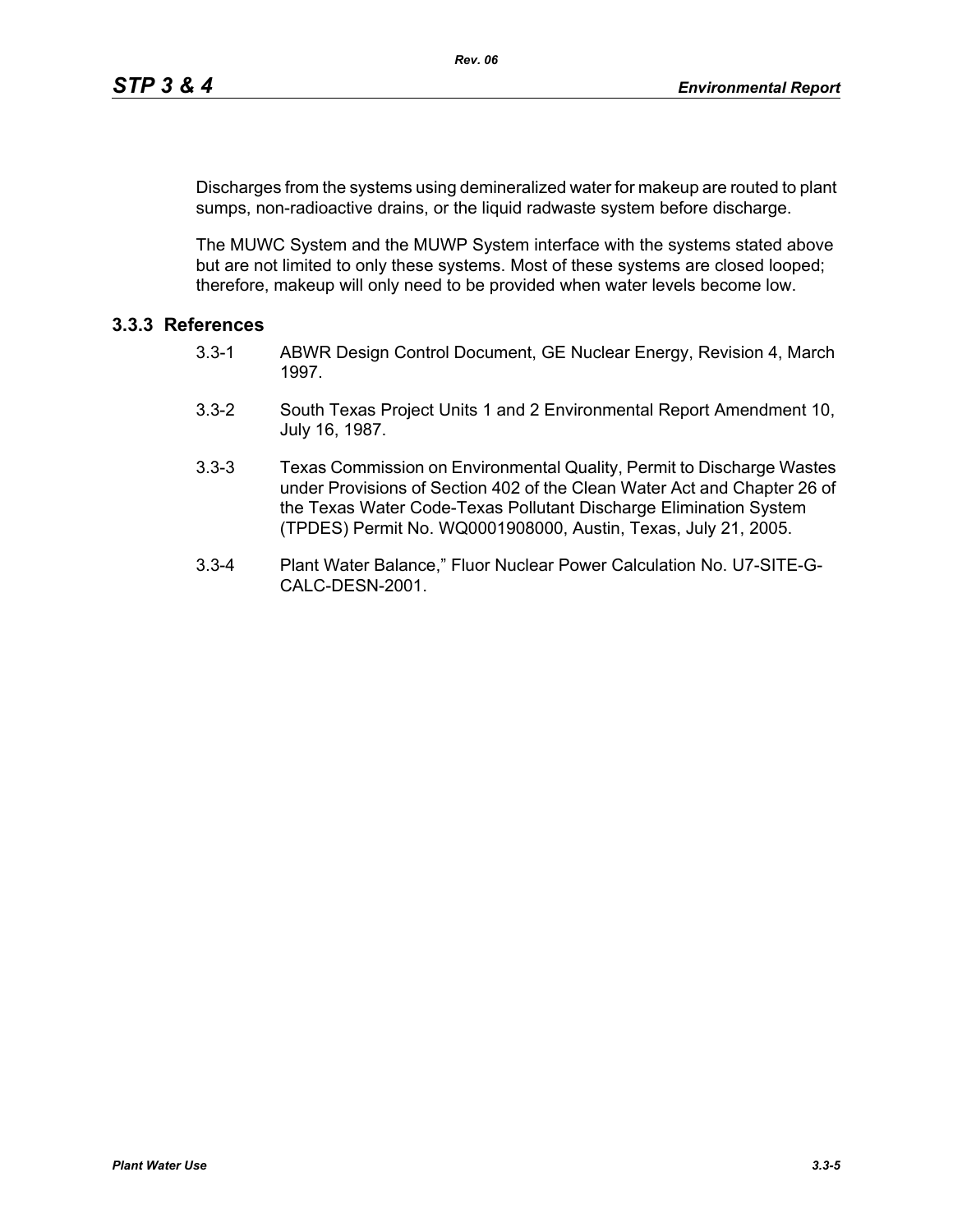|                |                                                                   |                     | <b>Maximum</b>      |                 |
|----------------|-------------------------------------------------------------------|---------------------|---------------------|-----------------|
| <b>Stream</b>  | <b>Stream Description</b>                                         | Normal [1]          | [1, 2, 7]           | <b>Comments</b> |
|                | <b>Groundwater (Well) Streams</b>                                 | (gpm)               | (gpm)               |                 |
| $\overline{2}$ | Plant Well Water Demand                                           | 975                 | 3434                |                 |
| 8              |                                                                   | 885                 |                     | $[11]$          |
|                | Well Water Demand for UHS System Makeup                           |                     | 3,203               | $[11]$          |
| 4<br>5         | <b>UHS Tower Evaporation</b><br><b>UHS Tower Blowdown</b>         | 566                 | 2,122               |                 |
| 6              |                                                                   | 290<br>85,590       | 1,058<br>128,400    | [4]             |
| $\overline{7}$ | <b>UHS Tower Circulating Water Flow</b><br><b>UHS Tower Drift</b> |                     |                     |                 |
|                |                                                                   | 5                   | 10                  | $[3]$           |
| 13             | <b>UHS Seepage</b>                                                | 24<br>50            | 13                  |                 |
| 1              | Well Water for Power Plant Makeup/Use                             |                     | 91                  | [6]             |
| 15             | Potable Water                                                     | 40                  | 40                  |                 |
| 16             | <b>Sanitary Waste</b>                                             | 40                  | 40                  |                 |
| 19             | <b>Filter Effluent</b>                                            | 50                  | 91                  |                 |
| 20             | Filter Backwash Water                                             | 3                   | 5                   |                 |
| 21             | Filter Backwash Waste                                             | 3                   | 5                   |                 |
| 27             | Demineralized Water to Various Users                              | 22                  | 48                  | [8]             |
| 22             | Reverse Osmosis Influent                                          | 33                  | 72                  |                 |
| 23             | <b>Reverse Osmosis Effluent</b>                                   | 22                  | 48                  |                 |
| 24             | Reverse Osmosis Reject                                            | 11                  | 24                  |                 |
| 26             | <b>Mixed Bed Effluent</b>                                         | 22                  | 48                  |                 |
| 34             | Liquid Radwaste Treatment Influent                                | 28                  | 60                  |                 |
| 30             | Fire Water System Makeup                                          | 10                  | 10                  |                 |
| 32             | Oil/Water Separator Influent                                      | 15                  | 15                  |                 |
| 28             | Equipment/Floor Washdown                                          | 5                   | 5                   |                 |
| 39             | <b>Consumptive Losses</b>                                         | 17                  | 38                  |                 |
| 40             | Demineralized Users Miscellaneous Drains<br>Influent              | 5                   | 10                  |                 |
| 42             | Startup/Flush Pond                                                | 0                   | 0                   | [5]             |
|                | <b>MCR Streams</b>                                                |                     |                     |                 |
| 9              | MCR Forced Evaporation from STP 3 & 4                             | 23,190              | 49,000              | $[12]$          |
| 11             | <b>MCR Circulating Water Flow</b>                                 | $2.4 \times 10^{6}$ | $2.4 \times 10^{6}$ |                 |
| 12             | <b>MCR Seepage</b>                                                | 0                   | 0                   | [9]             |
| 14             | <b>MCR Rainfall</b>                                               | 0                   | 0                   | [9]             |
| 43             | MCR Blowdown to Colorado River                                    | 0                   | 138,240             | $[10]$          |
| 44             | MCR Makeup to UHS (Backup to Wells)                               | 0                   | 0                   | $[11]$          |

# **Table 3.3-1 STP 3 & 4 Water Flow Table**

*Rev. 06*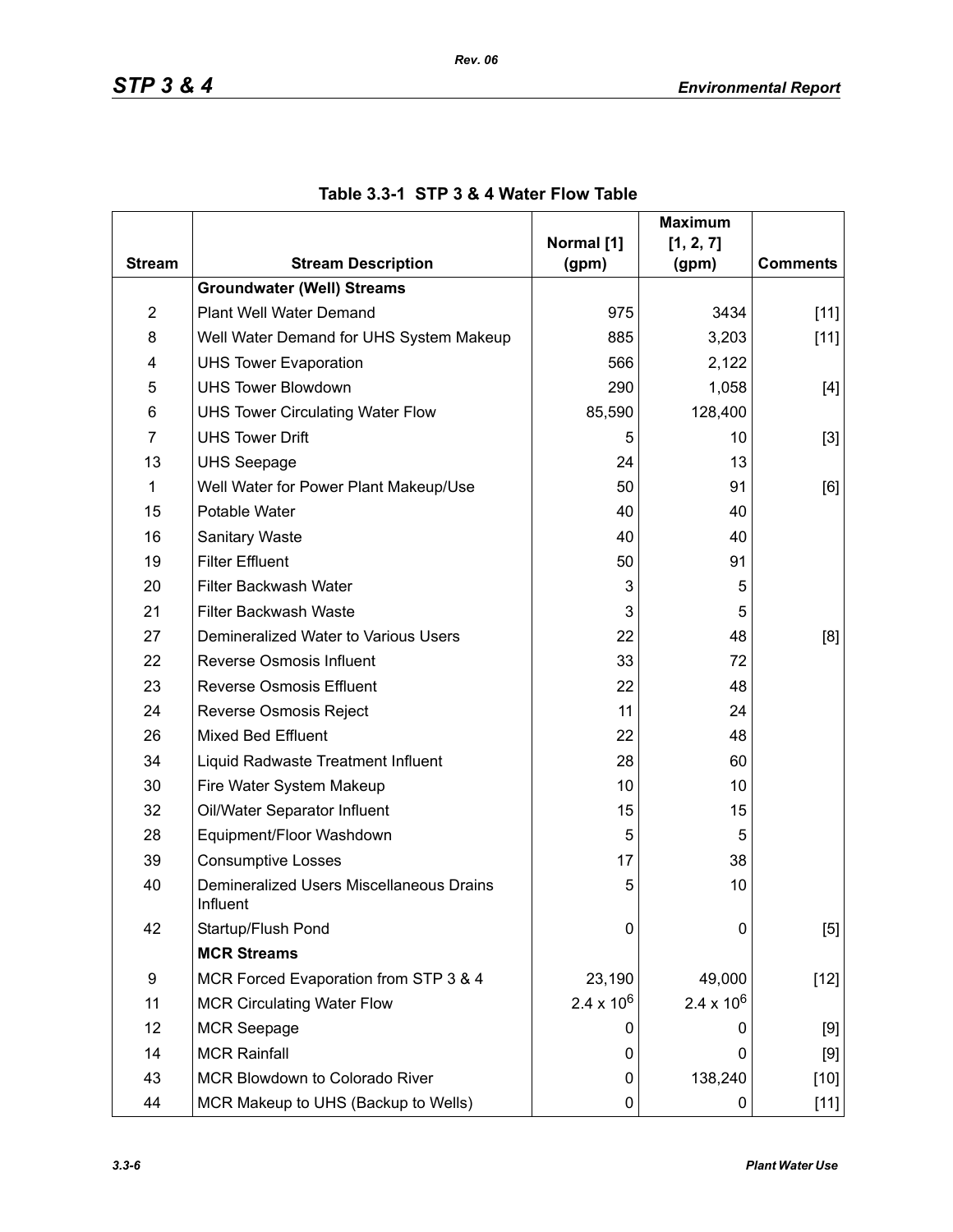|               |                                                       |                     | <b>Maximum</b>     |                 |
|---------------|-------------------------------------------------------|---------------------|--------------------|-----------------|
| <b>Stream</b> | <b>Stream Description</b>                             | Normal [1]<br>(gpm) | [1, 2, 7]<br>(gpm) | <b>Comments</b> |
|               | <b>Surface Water (Colorado River) Streams</b>         |                     |                    |                 |
| 3             | <b>Total Required River Water to MCR</b>              | 22,799              | 47,489             |                 |
| 43            | Total Discharge from MCR to River                     | 0                   | 138,240            | [10]            |
|               | <b>Plant Effluent Streams</b>                         |                     |                    |                 |
| 10            | Final Effluent Discharge Line to MCR                  | 391                 | 1,511              |                 |
| 35            | <b>Treated Liquid Radwaste</b>                        | 28                  | 260                |                 |
| 37            | Wastewater Retention Basin Discharge                  | 33                  | 53                 |                 |
| 41            | Demineralized Users Miscellaneous Drains<br>Discharge | 5                   | 10                 |                 |
| 17            | <b>Treated Sanitary Waste</b>                         | 40                  | 140                |                 |
| 36            | Total Low Volume Waste                                | 28                  | 43                 |                 |
| 29            | Equipment/Floor Washdown Waste                        | 5                   | 5                  |                 |
| 31            | Fire Water System Losses                              | 10                  | 10                 |                 |
| 33            | Oil/Water Separator Effluent                          | 15                  | 15                 |                 |
| Notes:        |                                                       |                     |                    |                 |

#### **Table 3.3-1 STP 3 & 4 Water Flow Table (Continued)**

1. The flow rate values are for STP 3 & 4.

2. These flows are not necessarily concurrent.

3. The cooling tower drifts are 0.005% of the tower circulating water flow for normal operation and 0.01% of the average tower circulating water flow for the 30 days following a design basis accident for maximum operation.

4. The UHS cooling towers are assumed operating at three cycles of concentration.

5. Startup flushes and startup pond discharge would occur only during the initial plant startup phase and potentially after unit outages when system flushes are required.

6. Makeup water for demineralized water, potable water, and fire protection water, and makeup to the UHS basin would be from site wells. The MCR makeup will be from the Colorado River.

7. Maximum evaporation from the UHS towers would occur during emergency, hot standby, hot standby with loss of AC, or shutdown conditions. All other maximum flows are during the power block peak demands for makeup water.

8. For the normal condition, the reverse osmosis system is operating in a two-pass configuration, in maximum conditions the reverse osmosis is operating in a single-pass parallel configuration.

9. The rainfall and seepage have been taken to be 0 gpm because STP 1 & 2 has already taken rainfall and seepage in consideration for its plant water balance (Reference 3.3-2). The addition of STP 3 & 4 has no impact on rainfall and insignificant impact on the seepage rates.

10. The MCR has the ability to discharge water to the Colorado River at rates up to a maximum of 138,240 gpm (200 million gallons per day) in accordance with the existing Texas Pollutant Discharge Elimination System (TPDES) permit (Reference 3.3-3). The MCR has been blowndown infrequently during the past 20 years. Makeup water to the MCR during periods of blowdown evolution is not considered since the makeup requirements depend on the MCR water level and river flows.

11. These maximum demands are estimated based on one unit in a planned refueling outage, and the second unit in a forced outage using worst case relative humidity. If the demand is higher than the permitted well water levels, UHS makeup for one or both units will be provided from the MCR.

12. The forced evaporation shown includes STP 3 & 4 only. The natural evaporation of the MCR is constant and is not impacted by the number of units at the STP site. The natural evaporation of the MCR is not included in the discussion of surface water consumption in section 3.3.1. The normal forced evaporation rate based on a 93% load factor on a long-term basis is 21,600 gpm. The maximum forced evaporation rate is the daily maximum value based on a 100% load factor.

13. Minimum water availability has no impact on the water balance for STP 3 & 4. The MCR accommodates fluctuations in makeup water availability. Change in the MCR level does not significantly impact the evaporation.

14. Details on groundwater sources and construction requirements for plant water use are discussed in Sections 2.3, 4.2, and 3.9S. Information regarding STP 1 & 2 plant water use can be found in Reference 3.3-2.

15. The normal value is based on subtracting the normal effluent plant discharge to the MCR from the normal forced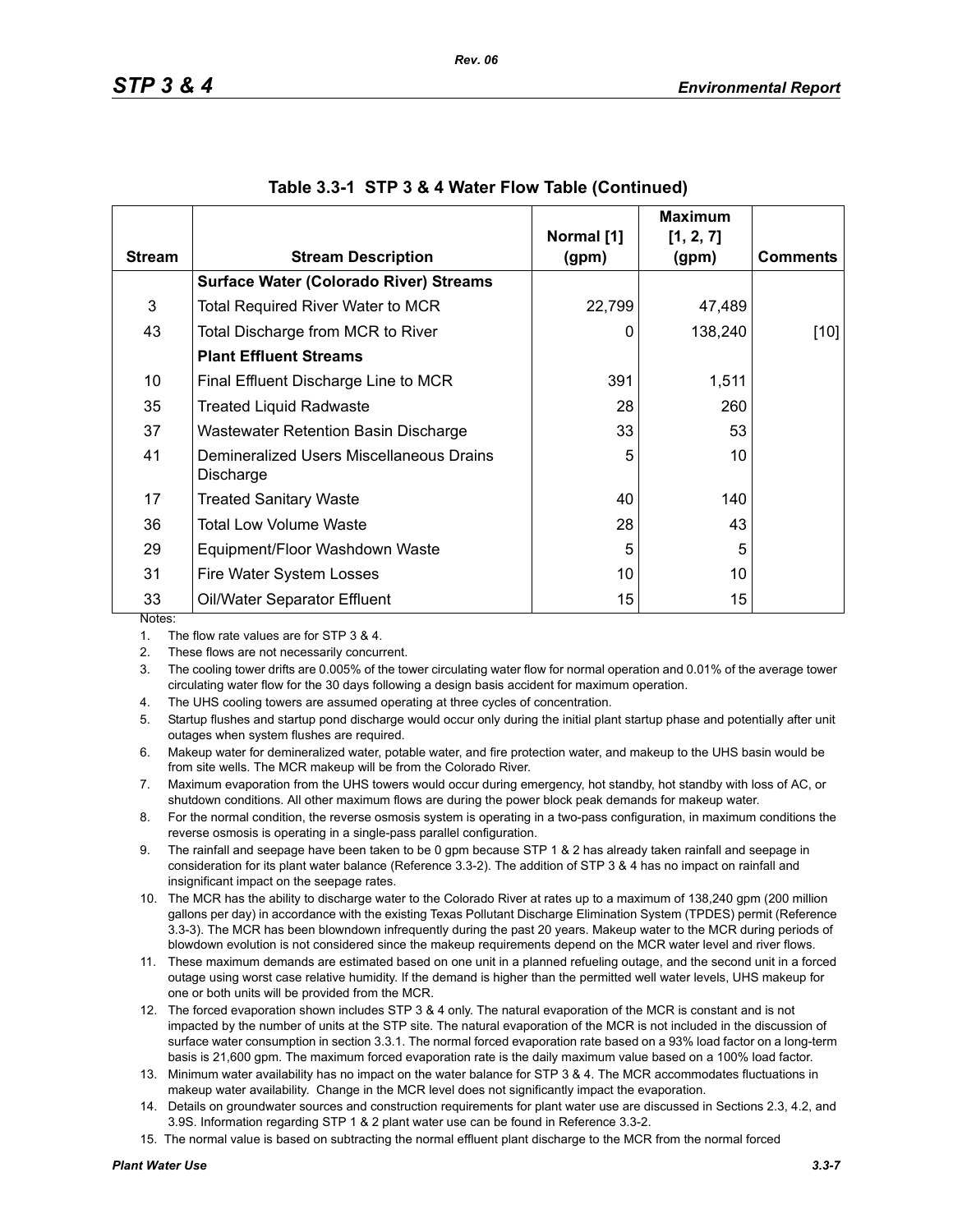evaporation based on a 100% load factor. The maximum value is based on the average from the annual limit of consumptive use, which is 80,125 acre-ft/year, in accordance with the Certificate of Adjudication 14-5437 of the Texas Water Commission.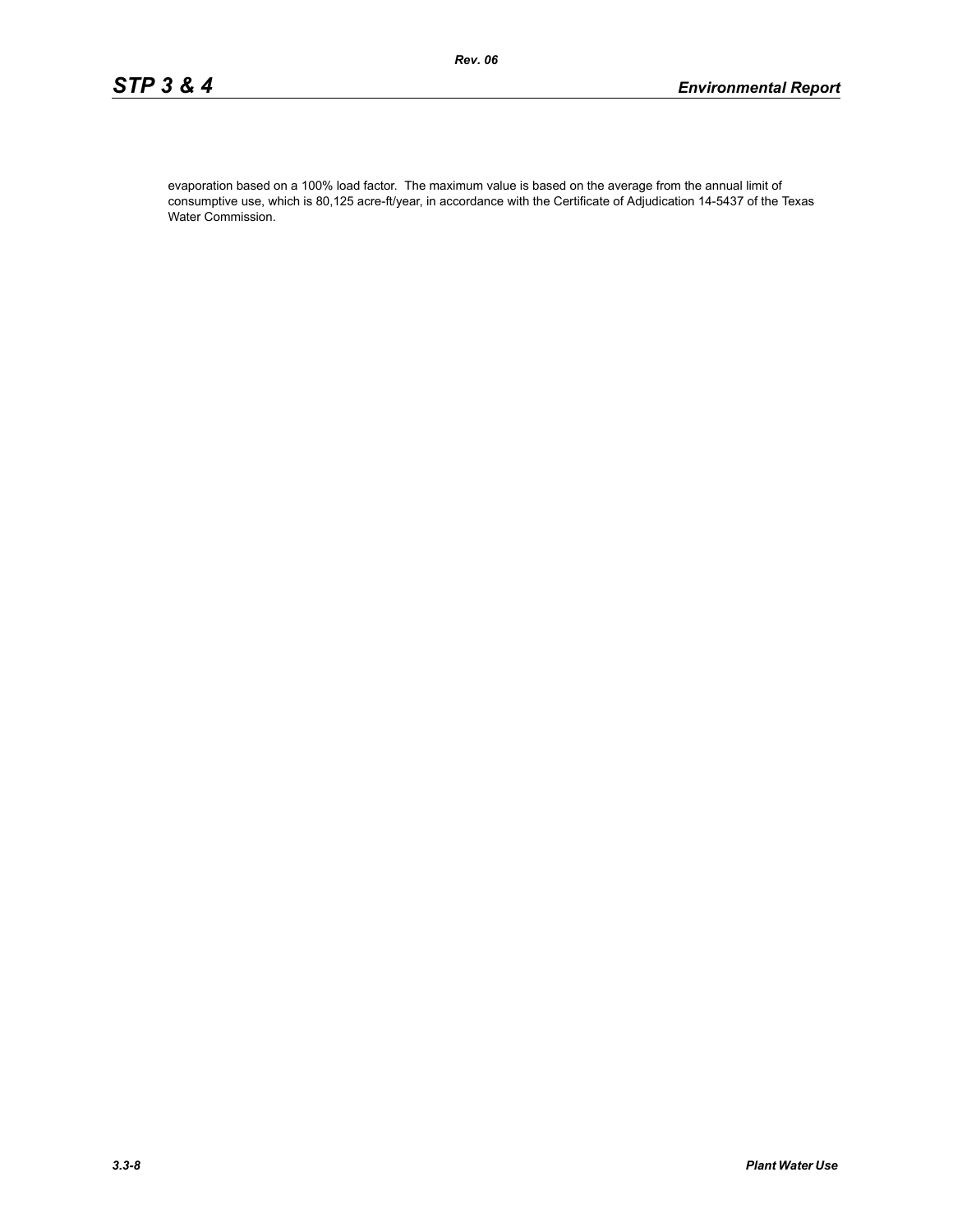

*STP 3 & 4*